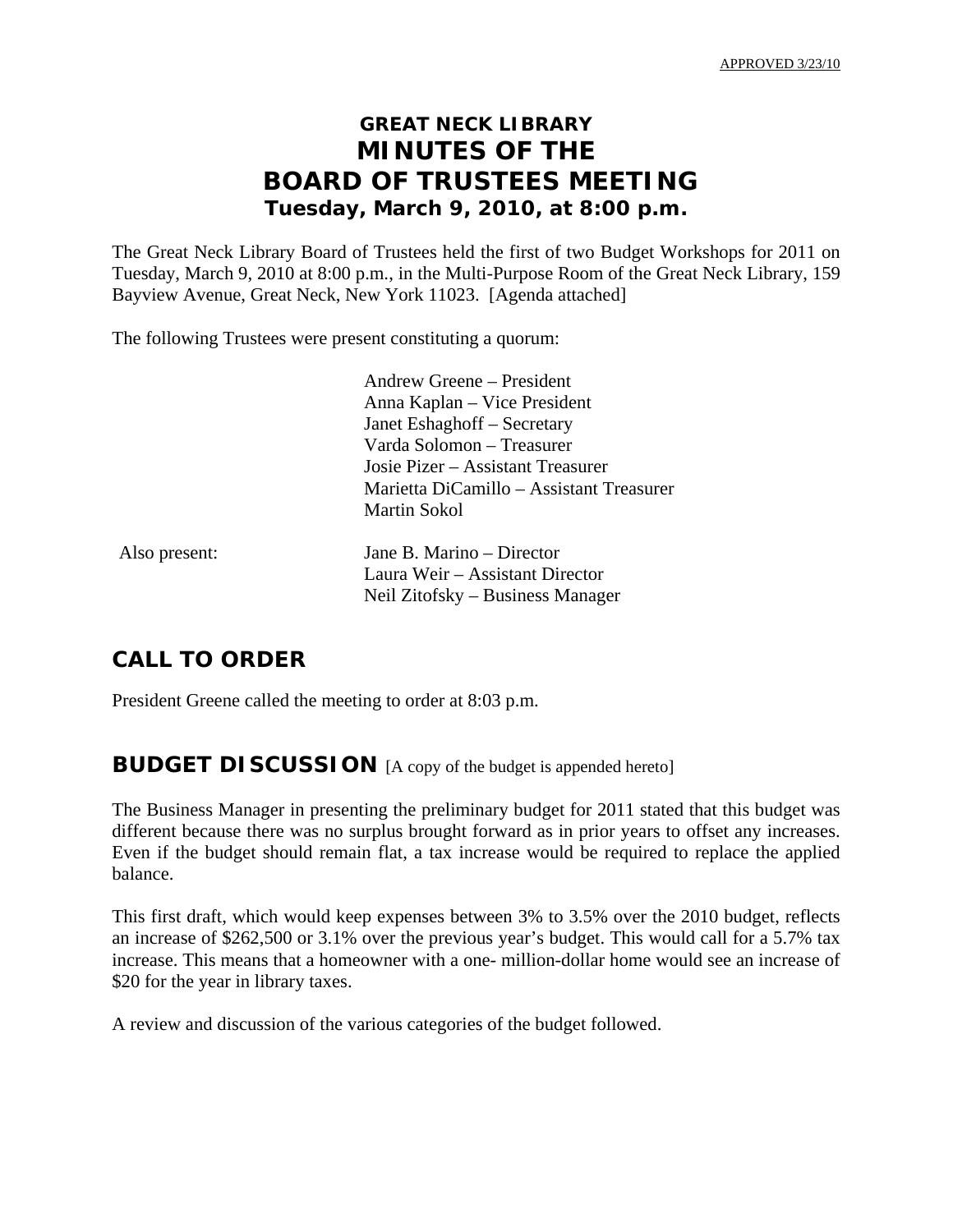#### **REVENUES**

Tax Appropriations increased for the first time since 2007. For the 2010 budget, expenses were increased 3.4% but taxes held flat because of a 2008 operating surplus to offset the 2010 increase.

\_\_\_\_\_\_\_\_\_\_\_\_\_\_\_\_\_\_\_\_\_\_\_\_\_\_\_\_\_\_\_\_\_\_\_\_\_\_\_\_\_\_\_\_\_\_\_\_\_\_\_\_\_\_\_\_\_\_

Interest Income decreased by \$10,000 or 20% reflecting approximately 1.75% returns on bank balances.

Direct Access Fees from the Nassau Library System are eliminated because they are no longer a reliable source of income.

Local Library Service Aid decreased to reflect the anticipated reduction in Nassau Library System funding.

Universal Services Grant is no longer a reliable income source. Gates and other grant monies are more forthcoming but not guaranteed so these were not included.

Applied Balance for 2011 represents the tax revenues accrued by the Library from July through December 2010. This is a result of the Library's budget being based on a calendar year while the school district and the taxing authorities operate on a July to June fiscal year.

The terms, "surplus" and "applied balance," have been used interchangeably which was somewhat confusing. Neil explained that the difference is that one is an income-generated surplus while the other is an expense-generated surplus. So it was decided that when these terms are used, there should be an asterisk with a footnote explaining the source of the surplus.

#### **APPROPRIATIONS**

Salaries increase by \$94,400 or 2% providing for staff salary increases which were already negotiated and those to be negotiated with administrative staff.

Employee Benefits see a 5% increase of \$82,400 largely due to an anticipated \$36,000 increase in next year's Retirement System funding requirements and the MTA payroll tax estimated at \$16,500 for 2011.

Library Materials & Programs are decreased by \$8,500 or .9%. This is largely due to savings from the new telephone system and communication infra-structure.

Library Operations went up by 3.5% primarily resulting from increase in legal fees for anticipated staff contract negotiations, new actuarial service fee for GASB 45 changes in reporting post retirement health benefits costs, and computer supplies (increase in use of color toner cartridges).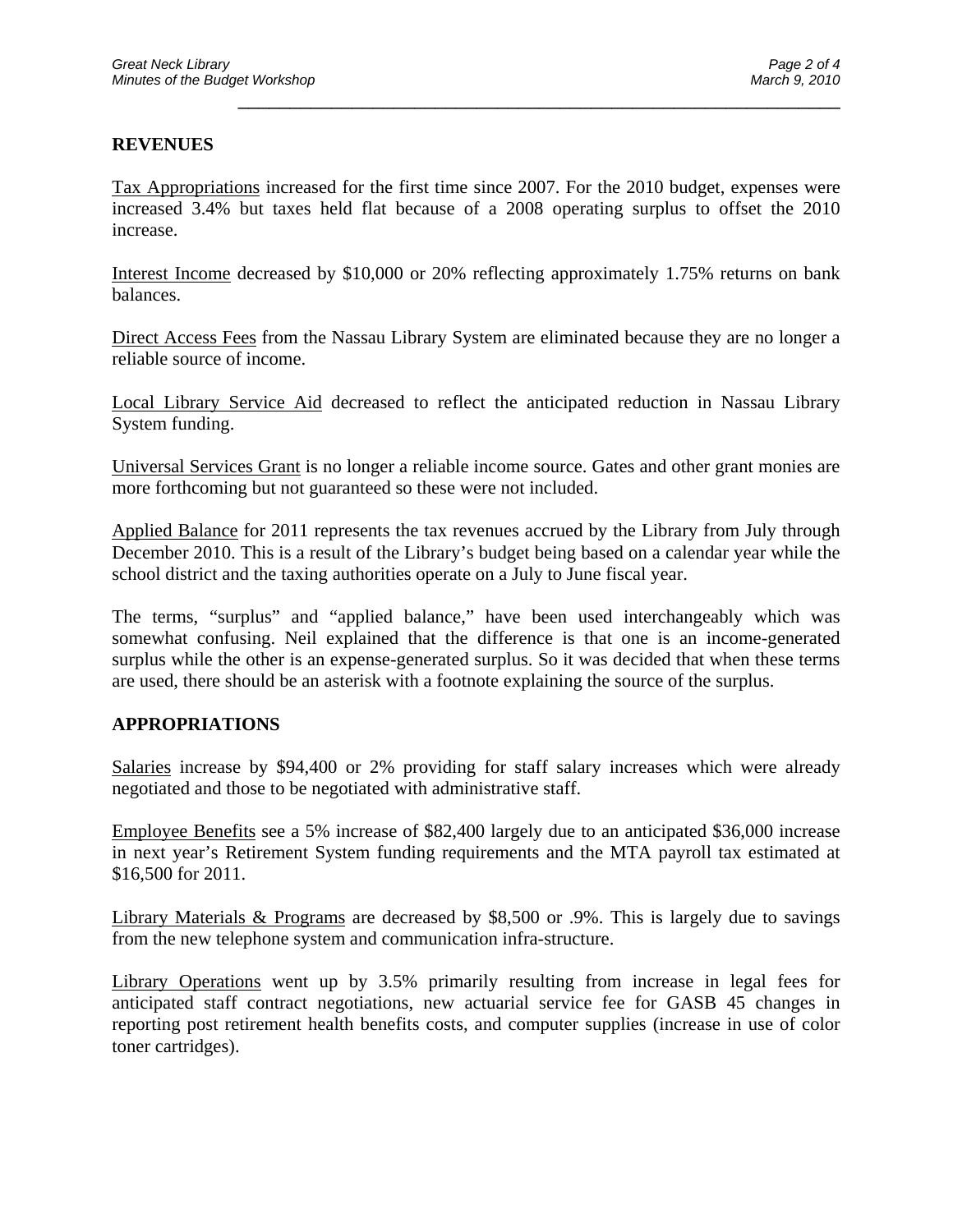Building Operation Expenses show an 11.9% increase due largely to the anticipated relocation of the Station Branch to a larger space upstairs, and the possible expansion of the Parkville Branch children's room. These costs are offset in part by the anticipated savings from replacing the cleaning of the Main Building which has been outsourced to a cleaning company, with in-house staff.

\_\_\_\_\_\_\_\_\_\_\_\_\_\_\_\_\_\_\_\_\_\_\_\_\_\_\_\_\_\_\_\_\_\_\_\_\_\_\_\_\_\_\_\_\_\_\_\_\_\_\_\_\_\_\_\_\_\_

If the Board should pass the budget with the unapproved expenses for the Station and Parkville branches, there should be some notation that these are projects under consideration.

Furniture & Equipment funding decreased by 20.4%. Cutting back on computer hardware because of grants received which replaced a lot of the computers. Monies from the Gates Grant will cover computer hardware. Additional technology needs will come from the Automated Library fund.

The preliminary budget does not include any provisions for repairs to HVAC system and the roof but there is money in the operating budget for normal repairs if needed.

Mr. Zitofsky also provided a handout which gave the following options that the Board could consider in order to save money:

A1 **Reducing the hours at the Main Library on Friday evenings by closing at 6:00 p.m. instead of 9:00 p.m., which would result in savings of \$39,930. During these hours, the Library is not utilized for the amount of staff working.** 

 Some Trustees were not in favor of this option as it might be interpreted as religious and it could be divisive. People want savings but not at the cost of reduced hours.

**A2 If the Board should favor option A1, the Station Branch could assume those hours which will cost the library \$10,985.** 

 This could be explored on an experimental basis while cutting back on the staff at Main during these hours.

- **B Open the Main Library at 10:00 a.m. instead of 9:00 a.m. on Saturdays a total savings of \$20.085.**
- **C Reduce Sunday hours by closing one Sunday earlier in June total savings of \$25,558.**
- **D One less Circulation clerk from 6:00 9:00 p.m. would save \$11,252.**
- **E1 Reduce Circulation staff by 56 hours resulting in a \$47,876 savings.**
- **E2 Cut Reference staff hours by seven hours would realize savings of \$10,543.**
- **F Computer Consultant \$3,000 savings.**
- **G Materials and Programs \$55,700 savings.**